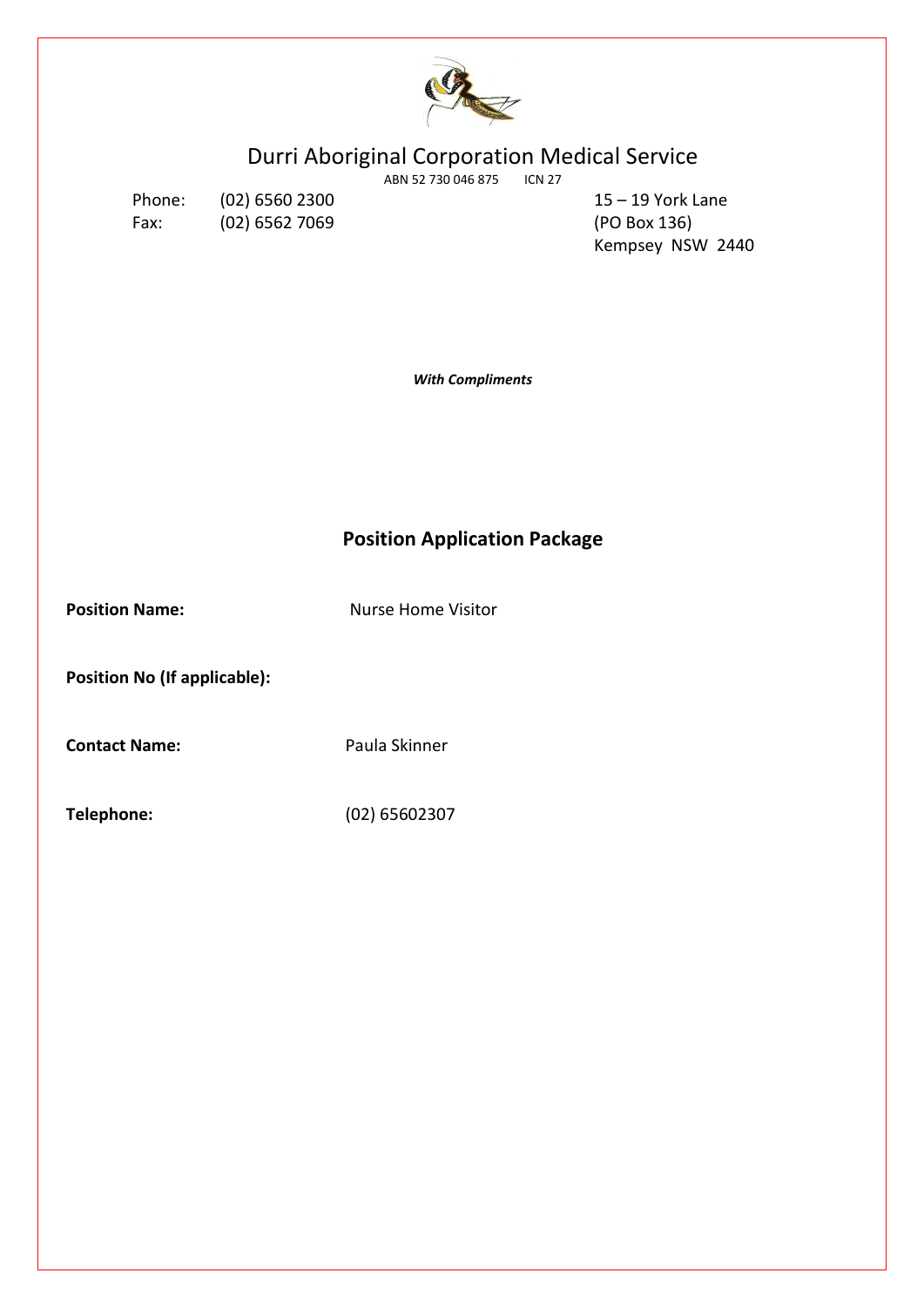# **General Conditions of Employment**

| <b>Position:</b>                    | <b>Nurse Home Visitor</b>                                                                                                                                 |
|-------------------------------------|-----------------------------------------------------------------------------------------------------------------------------------------------------------|
| <b>Position No (If applicable):</b> |                                                                                                                                                           |
| Award:                              | Nurses Award 2010                                                                                                                                         |
| <b>Classification:</b>              | Grade 2                                                                                                                                                   |
| Salary:                             | Commencing \$67,853 per annum                                                                                                                             |
| <b>Award entitlements:</b>          | <b>Uniform Allowance</b>                                                                                                                                  |
| <b>Identified position:</b>         | Pursuant to Section 14 of the Anti-Discrimination Act 1977<br>(NSW) Australian Aboriginality is a genuine occupational<br>qualification for this position |
| <b>Benefits:</b>                    | 9.5% superannuation; salary sacrifice; training and<br>development; employee assistance program; uniform supplied<br>by employer                          |
| <b>Employment clearances:</b>       | Selection criteria - see pages 8 and 9                                                                                                                    |
| <b>Applications:</b>                | Email to: hr@durri.org.au                                                                                                                                 |
| Or post marked confidential to:     | Application<br><b>Chief Operations Officer</b><br>Durri Aboriginal Corporation Medical Service<br>PO Box 136<br>KEMPSEY NSW 2440                          |
| <b>Closing Date:</b>                | Monday 26 February 2018 at 5.00 pm                                                                                                                        |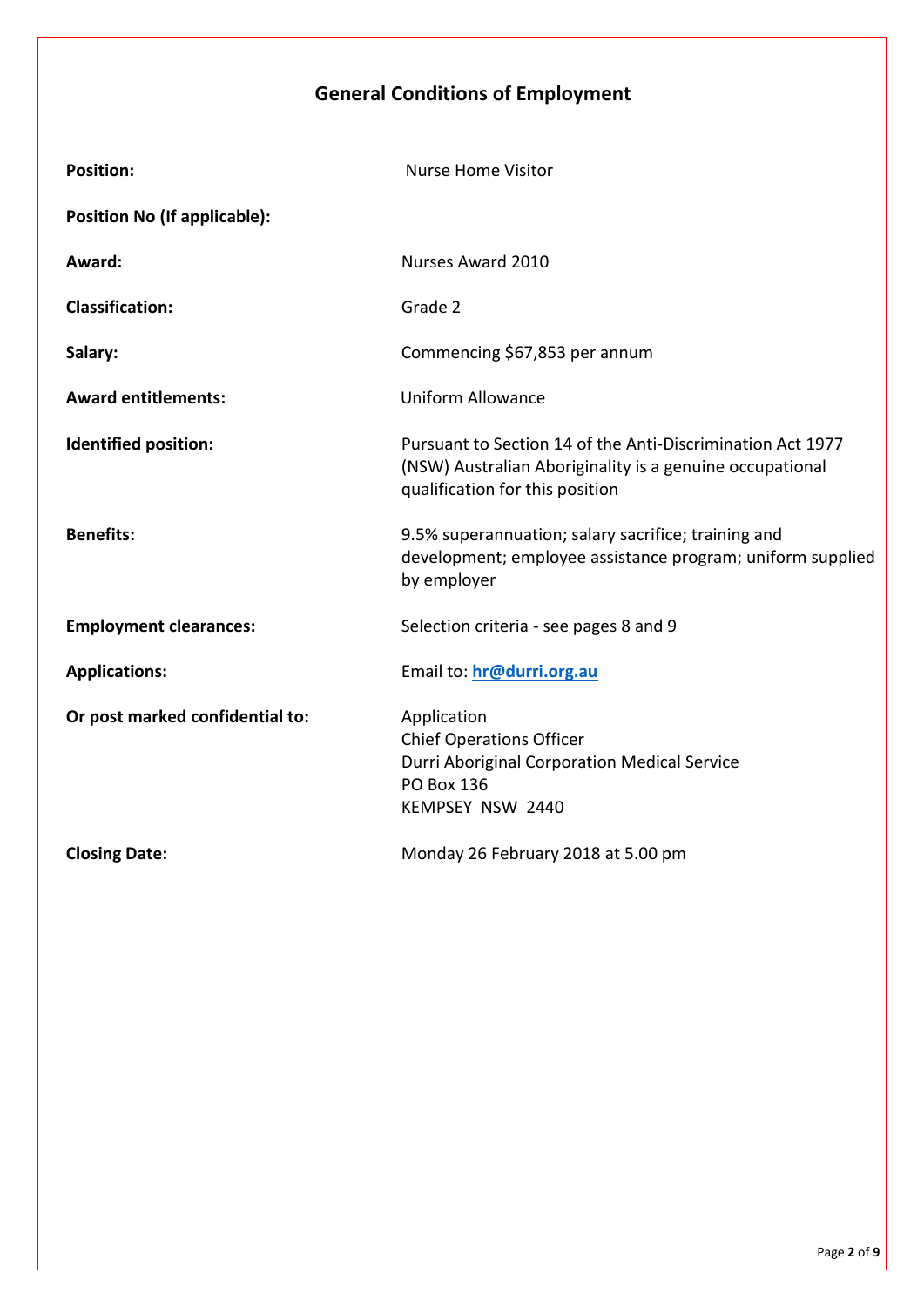# **Information for Applicants**

Thank-you for enquiring about a position advertised by Durri Aboriginal Corporation Medical Service. Durri is an equal opportunity employer and applies merit based selection techniques.

Over the last 30 years, Durri Aboriginal Corporation Medical Service has provided essential and culturally appropriate health care to Aboriginal people located in Kempsey, Nambucca Heads and its surrounding communities.

The following links showcase the regions around the organisation <http://www.nambuccatourism.com.au/> <http://macleayvalleycoast.com.au/>

# **Please read the following information carefully, as it will help you to understand the selection process and to prepare your application.**

Selection is based on the assessment of each applicant in relation to the requirements of the job identified in the Position Description for the advertised vacancy as well as being a team player with developed interpersonal skills and having the ability to work in an open, friendly and professional environment.

The selection criteria consists of skills, knowledge and abilities required to successfully undertake the position as detailed in the position description.

The first stage of the selection process is based on your written application. The applicants who Durri considers best demonstrate their capacity to meet the criteria will be short-listed for interview.

Your application represents you, therefore it is vital that it is well organised and provides all the required information. The following is a guide to assist you in preparing your application. The application should consist of five parts:

# **1. Completed position application form** - see page 5.

# **2. Covering letter**

A covering letter not exceeding one page is required.

# **3. Resume**

Your resume should provide details on your education qualifications, work history, special skills or qualifications, training details and referees, plus any other information which may assist your claim for the position you seek. Be clear and informative. Include names, position titles, addresses and telephone numbers of two (2) referees (current addresses and telephone contact numbers).

# **4. Selection criteria** - see pages 8 and 9.

Each statement should concisely and adequately illustrate how you meet the criteria. Try to provide evidence of your work with examples. You can also include transferable knowledge, skills or ability in areas relevant to the requirements of the job, which you have developed outside the workplace as evidence of your capability to meet the selection criteria.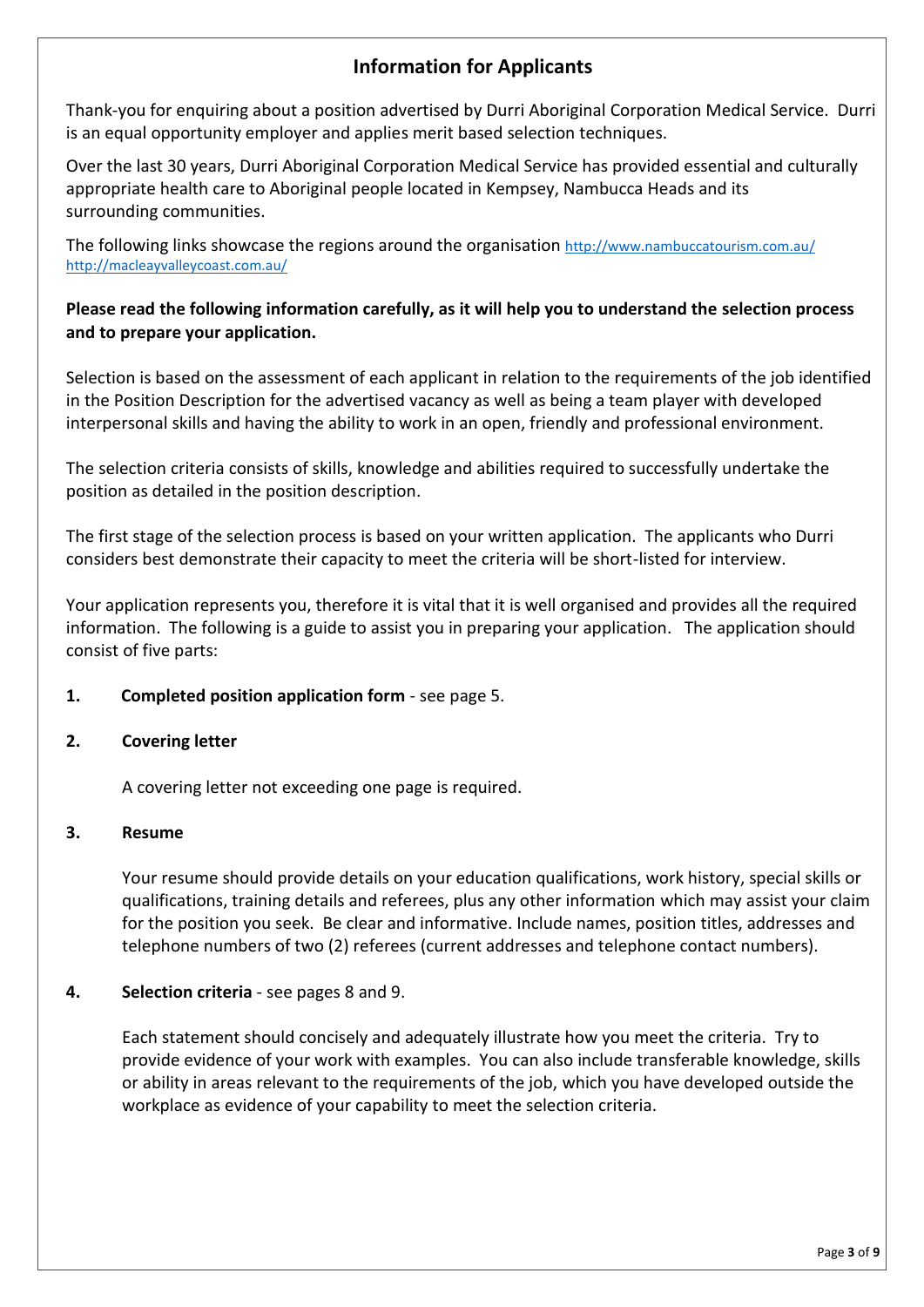Give complete and relevant information. Your application is a tool to sell your skills and abilities and is the first stage of the selection process. It should be well presented and supply as much detail as necessary to fully explain your capabilities and experience. Do not simply state that you meet the requirements of the job. Give examples which demonstrate how you meet each criteria.

# *If you do not address each selection criteria your application will not be considered.*

# **5. Supporting information**

Send supporting information with your Position Application form with evidence of your qualifications that you have included on your resume; referee names with current address and telephone numbers; current police check; working with children check and confirmation of Aboriginality for identified positions.

# **Late Applications**

Late applications will not be considered for interviews.

#### **Interview**

Should you be invited to attend an interview, it is important that you plan and prepare adequately. In some instances, telephone interviews can be arranged depending on circumstances.

The interview provides us the opportunity to confirm your qualification, knowledge, experience and personal qualities against the needs of the position. It also provides you the opportunity to find out more about the position.

All interviews are conducted by a Selection Panel. The Selection Panel will ask you a number of questions to determine how well you meet the requirements of the job.

Bring any documents or examples of your work that you consider may assist with your application.

You will be notified of the results of your application.

# **Reference Check**

Reference checks are used to supplement the final decision and may be conducted prior to, or after the interview.

Referees may be asked to provide information on your past employment and work performance, relevant to the requirements of the job.

Should you have any objection to this action, your concerns should be raised with the Selection Panel so that alternative arrangements can be made.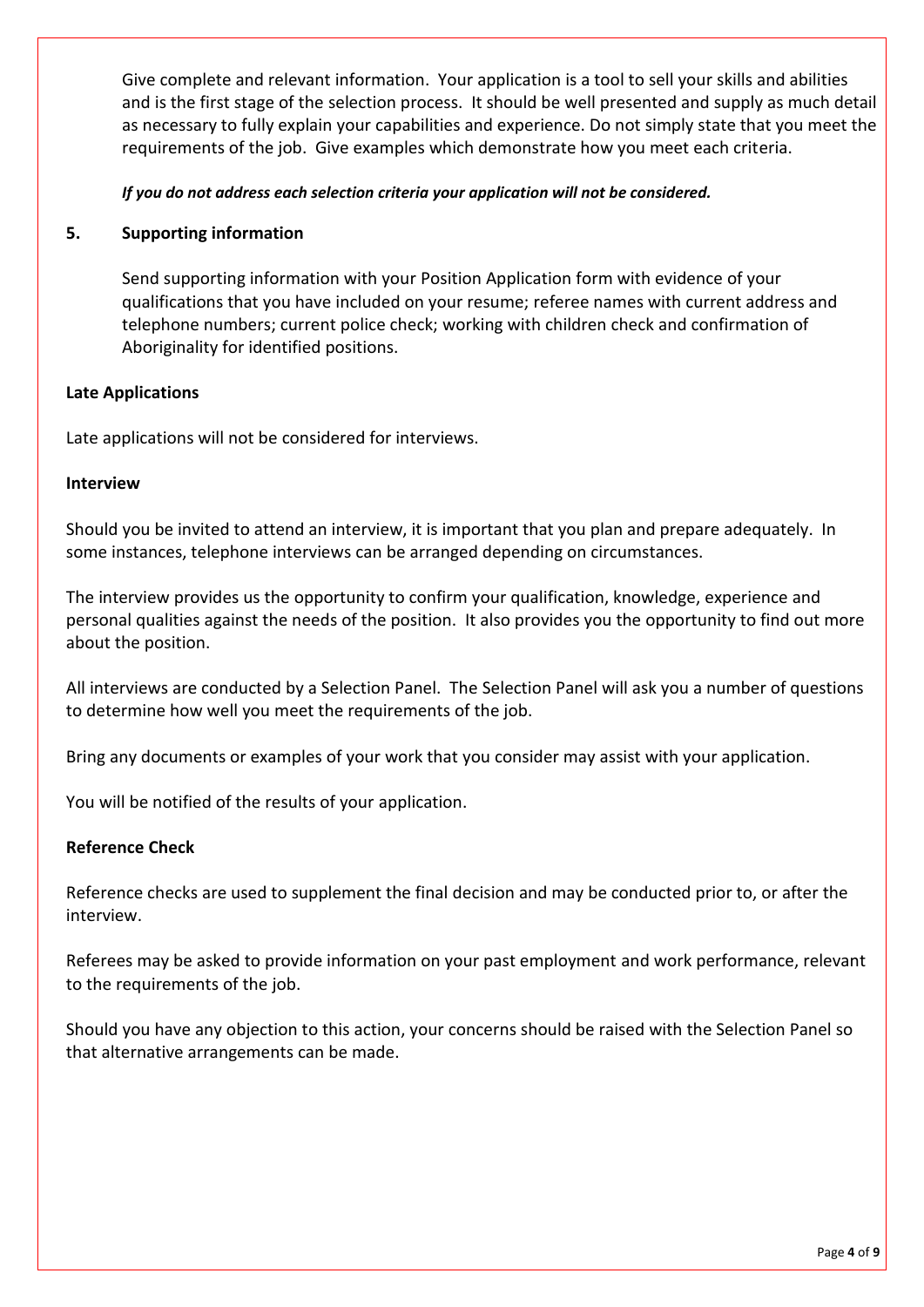# **Application Form**

| Drivers Licence: $\square$<br>$\mathbf{L}$<br>Yes<br>No<br>Drivers Licence Class:<br>Do you identify as Aboriginal or Torres Strait Islander? $\Box$<br>$\mathsf{L}$<br>Yes<br>No<br>Do you identify as having a disability?<br>Yes<br>No<br>Are you an Australian citizen or permanent resident?<br>$\Box$<br>Yes<br>No<br>Do you have Working with Children Check Number?<br>$\Box$<br>Yes<br>No<br>Do you have a current Police Check?<br>$\mathsf{L}$ |     |                                |
|-----------------------------------------------------------------------------------------------------------------------------------------------------------------------------------------------------------------------------------------------------------------------------------------------------------------------------------------------------------------------------------------------------------------------------------------------------------|-----|--------------------------------|
|                                                                                                                                                                                                                                                                                                                                                                                                                                                           |     |                                |
|                                                                                                                                                                                                                                                                                                                                                                                                                                                           |     |                                |
|                                                                                                                                                                                                                                                                                                                                                                                                                                                           |     |                                |
|                                                                                                                                                                                                                                                                                                                                                                                                                                                           |     |                                |
|                                                                                                                                                                                                                                                                                                                                                                                                                                                           |     |                                |
|                                                                                                                                                                                                                                                                                                                                                                                                                                                           |     |                                |
|                                                                                                                                                                                                                                                                                                                                                                                                                                                           |     |                                |
|                                                                                                                                                                                                                                                                                                                                                                                                                                                           |     |                                |
|                                                                                                                                                                                                                                                                                                                                                                                                                                                           |     |                                |
|                                                                                                                                                                                                                                                                                                                                                                                                                                                           |     |                                |
|                                                                                                                                                                                                                                                                                                                                                                                                                                                           |     | $\Box$ If Yes provide WWCC No: |
|                                                                                                                                                                                                                                                                                                                                                                                                                                                           | Yes | No                             |
| Do you have evidence of Vaccinations?<br>П<br>$\Box$<br>Yes<br>No                                                                                                                                                                                                                                                                                                                                                                                         |     |                                |
| Have you provided evidence of your Qualifications?<br>$\perp$<br>$\Box$<br>Yes<br>No                                                                                                                                                                                                                                                                                                                                                                      |     |                                |

Where did you see this position advertised? ……………………………………

| <b>Referees</b>         | <b>Referee 1</b> | <b>Referee 2</b> |
|-------------------------|------------------|------------------|
| Name:                   |                  |                  |
| Title:                  |                  |                  |
| Organisation:           |                  |                  |
| <b>Contact Details:</b> |                  |                  |
| Email Address:          |                  |                  |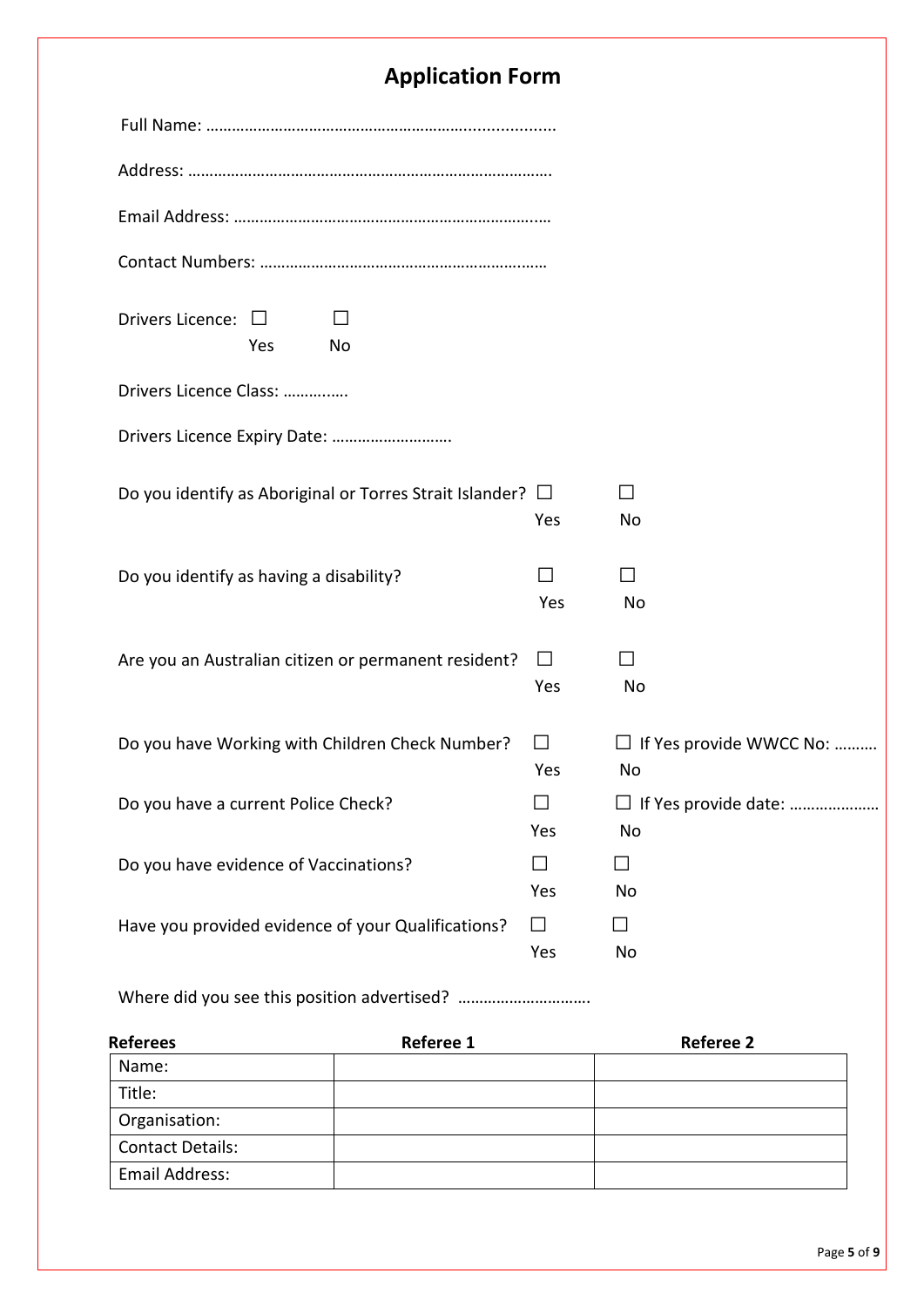



# **Nurse Home Visitor - ANFPP Australian Nurse Family Partnership (Contracted Fulltime)**

# **1. PURPOSE STATEMENT**

Durri ACMS aims to promote and deliver improvement in the health and wellbeing of all Aboriginal and Torres Strait Islander people and their families in the Macleay & Nambucca Valleys and to advance their social, cultural and economic status. The Organisation places a strong focus on a client centred approach to the delivery of services and a collaborative working culture to achieve the best possible outcomes for clients.

The Maternal Children and Family Health Unit aims to support safe nurturing environments for women, infants children and their families, increase uptake and utilisation of services with an emphasis on early intervention and prevention, provide streamlined coordinated care and positive experiences for clients to encourage continued engagement with services.

Australian Nurse-Family Partnership Program (ANFPP) is an evidence-based program of sustained and scheduled home visiting by Nurse Home Visitors (NHVs) and Aboriginal Family Partnership Workers (AFPWs) for Aboriginal families in Australia. The Program begins during the antenatal period and continues until the child is two years old. The focus is on early intervention and prevention of physical and emotional risks and issues for women pregnant with an Aboriginal and/or Torres Strait Islander baby. The program supports voluntary clients to improve their personal health and wellbeing, environmental health, increase their self-efficacy, and improve the health and development of their children. The Program is supported by the ANFPP National Program Centre (NPC) that provides extensive education to program staff and facilitates a national forum for program quality improvement and experiential learning.

The position of Nurse Home Visitor will contribute to improving the personal and environmental health, wellbeing, learning and development of Aboriginal and/or Torres Strait Islander children by working in conjunction with experienced Aboriginal and/or Torres Strait Islander Family Partnership Workers using a partnership approach with first-time mothers and their extended families in a culturally sensitive manner through scheduled home visits.

The Nurse Home Visitor will report to, and regularly engage in professional supervision with, the ANFP Nurse Supervisor and will function as integral parts of Durri's ANFP Home Visiting teams. All ANFP Program staff will receive intensive training in ANFP and related materials and, in collaboration with other ANFP Program locations throughout Australia and/or overseas, accumulate skills and understanding of ANFP to assist the functionality and outcomes of the Program for local client families.

In particular, the Nurse Home Visitor will:

- Work closely with Aboriginal and/or Torres Strait Islander Family Partnership Workers to ensure all home visits are arranged and conducted in a culturally respectful and sensitive manner
- Develop close professional relationships with women pregnant for the first time with an Aboriginal and/or Torres Strait Islander child, and where appropriate, their partners, extended family and/or friends
- Complete extensive training in the application of NFP-related models, principles and techniques that are being specifically adapted to suit particular Australian environments, and contribute to the ongoing adaptation process through experiential learning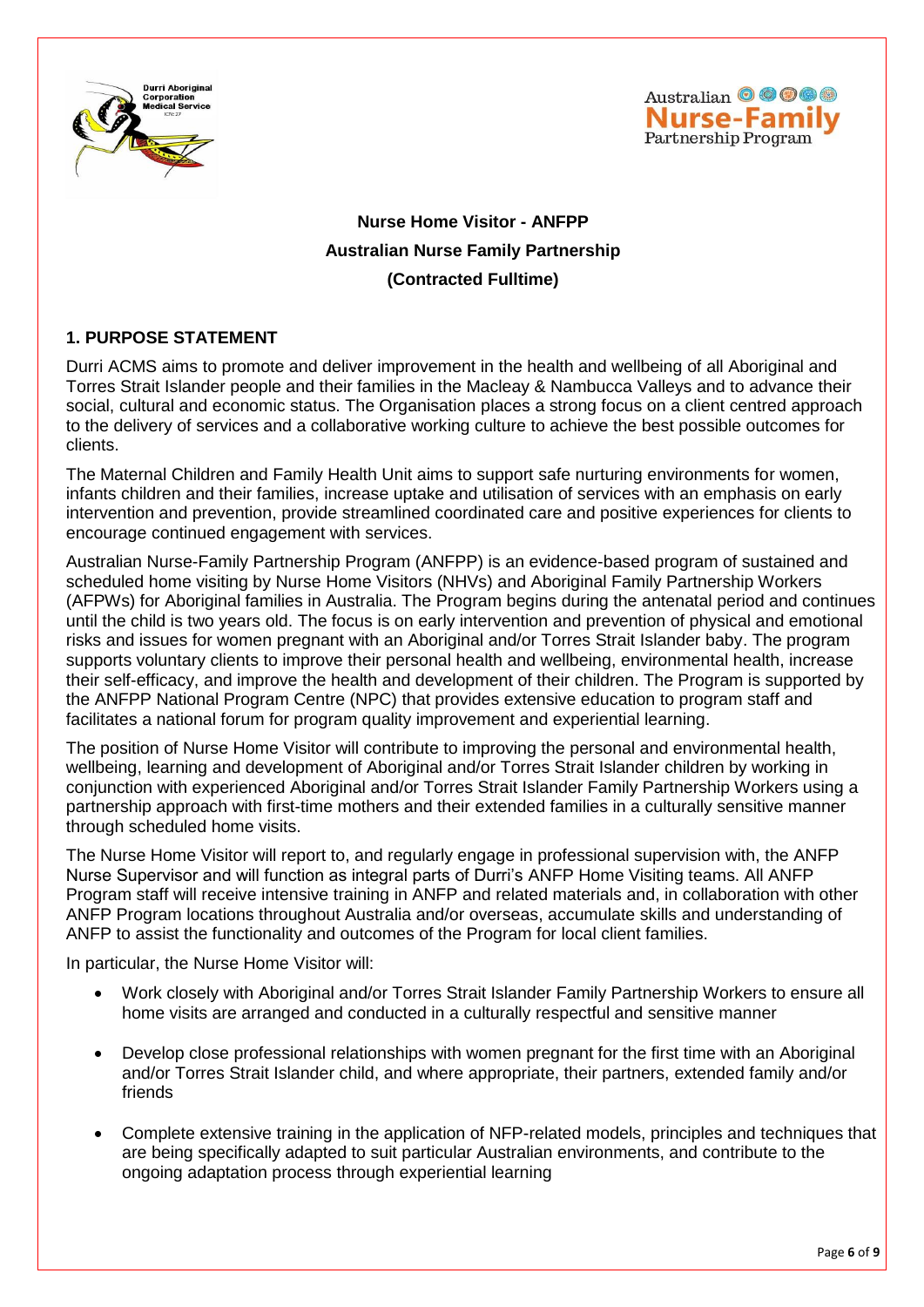- Adhere to the specific ANFP model for home visits and data-management
- Manage a case load of clients under supervision of the ANFP Program Supervisor
- Develop insights and a deep appreciation of contemporary Aboriginal and/or Torres Strait Islander cultures, family relationships and child rearing practices
- Liaise with internal and external service providers, agencies, individuals and organisations relevant to the efficient and effective functioning of the ANFP Program
- Contribute significantly to the holistic health and resilience of Aboriginal and/or Torres Strait Islander infants and to the empowerment of their mothers and families.

# **2. KEY RESPONSIBILITIES/DUTIES**

- Visit clients on a regular basis over a period of 30 months in their homes throughout the Macleay and Nambucca Valley areas
- Develop, and maintain over an extended period, therapeutic relationships with women and their families in a home visiting environment
- Perform home visiting and other duties in accordance with the policies, procedures, guidelines and standards of Durri and the ANFP Program model, training and operational guidelines
- Assess physical, social, emotional and environmental needs of women and their families as they relate to the ANFP domains
- Promote community awareness of ANFP Program services and approaches
- Consult and collaborate with other professionals involved in providing services to women and families; develop and maintain professional relationships to support client referrals; and remain informed of emerging practice developments and family issues so as to provide culturally safe, quality, nurse home visiting services
- Meet with the ANFP Program Supervisor frequently for reflective professional supervision, and as required, schedule joint home visits with the ANFP Program Supervisor
- Participate in quality improvement efforts, including maintenance of timely and accurate service data for input to information management systems, and cooperate in the analysis and review of case reports to identify achievements and areas for improvement
- Assist in the adaptation and development of education, support and referral resources, and use these to assist clients to attain their targeted goals
- Complete all work within strict professional confidentiality guidelines, use tact and diplomacy when dealing with information of a highly sensitive nature to ensure all personal client information is kept secure and the privacy and dignity of clients is maintained at all times
- Actively engage in all required ANFP training courses and skills development forums to complement existing professional knowledge and meet all ANFP Nurse Home Visitor competency requirements including reliability in the application of clinical tools
- Participate in professional development activities (including staff meetings and case conferences) in conjunction with other Durri team members, and with employees of ANFP services throughout Australia
- Support and coach others in the ANFP model, and positively represent ANFP principles in dealings with both internal and external customers and colleagues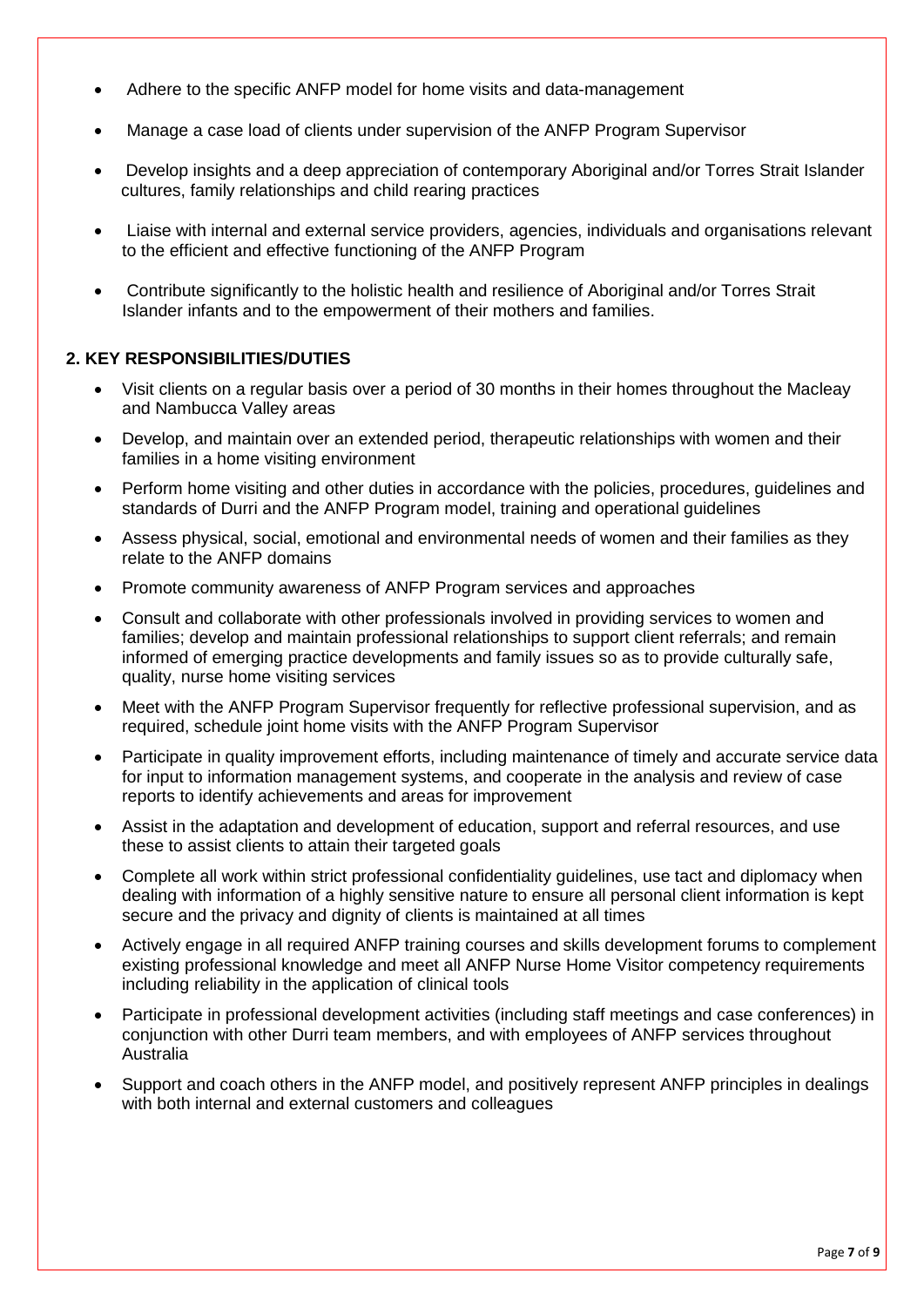- Actively participate in creating a safe and affirming work environment that promotes productivity, mentoring, teamwork and cooperation, including recognising accomplishments of team members, considering differing viewpoints when analysing issues and problem solving, seeking and responding appropriately to feedback, and maintaining clear, effective, open, honest communication with both internal and external customers and colleagues
- Work within Durri ACMS's Workplace Health and Safety requirements and instruction and advice of any concerns you have about safety in the workplace. Recognise, recommend and implement actions to prevent unsafe work practice
- Participate in quality assurance programs to ensure safe and effective health care
- Participate in organisational and community activities to advance the health of Aboriginal and Torres Strait Islander people
- Other duties as required, within your skills, experience and capacity.

# **3. SELECTION CRITERIA**

- Demonstrated commitment and preparedness to seek, accept, understand and implement cultural advice and information from staff, patients, colleagues and/or Aboriginal and/or Torres Strait Islander community members regarding home visiting services planning, delivery and evaluation activities
- Two years recent post graduate experience
- Excellent written and verbal communication skills, including experience in cross-cultural communication, team communication, and community education that demonstrates respect for client needs and in using approaches that empower and maximise the health and well-being of clients and their families
- Demonstrated capacity and commitment to undertake intensive, employment-related professional training including classroom and on-line learning, training in the use of mobile computerised technologies; training to achieve competency in the ANFP Program service guidelines and associated materials, and reliability in the use of clinical assessment tools
- Demonstrated ability to work autonomously and within a multi-disciplinary team, to deal with client matters of a sensitive and confidential nature and to respond to competing organisational demands
- Ability to use Microsoft products and the ability to use or willingness to gain proficiency in the Communicare patient information management system
- Demonstrated knowledge and understanding of contemporary and traditional Aboriginal and/or Torres Strait Islander culture as well as the ability to provide information and advice to and/or from a child's family and community that is culturally sound, accountable and accepted.

# **Essential Requirements:**

# **ESSENTIAL – includes qualifications, skills, experience and knowledge.**

- The Nurse Home Visitor must have registration with the Australian Health Practitioner Regulation Agency and a current annual practicing certificate is essential
- Appointment to this position requires proof of qualification and current registration to be provided prior to the commencement of duty
- All persons appointed to positions within Durri ACMS's ANFP Program will be required to successfully complete national ANFP training courses as a work activity.